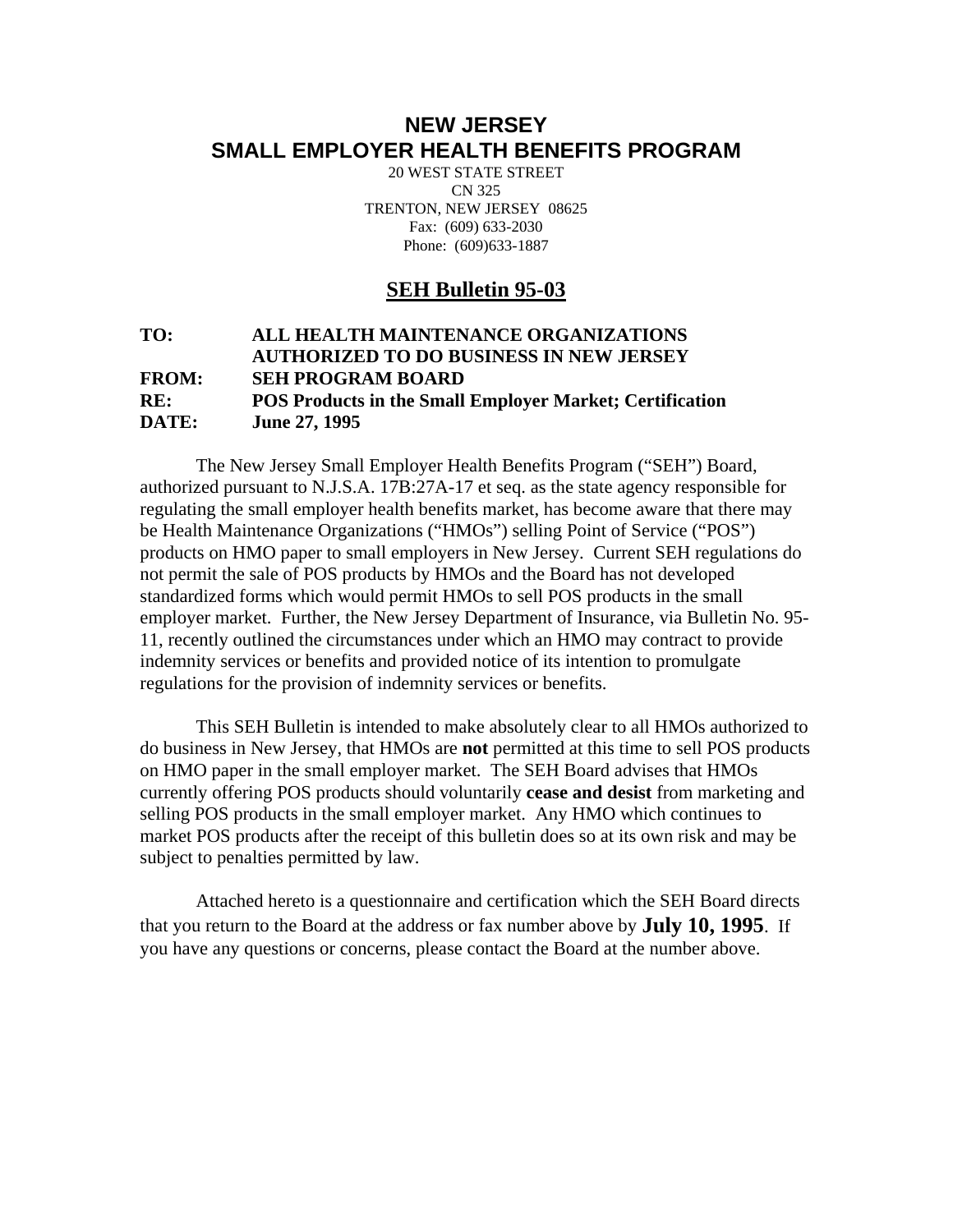# **DUE DATE: July 10, 1995**

#### **HMO Certification Regarding POS Products**

Please complete the certification below and return by JULY 10, 1995 to:

SEH Program Board 20 West State Street, 10th Fl. CN 325 Trenton, NJ 08625 or fax to: (609)633-2030

\_\_\_\_\_\_\_\_\_\_\_\_\_\_\_\_\_\_\_\_\_\_\_\_\_\_\_\_\_\_\_\_\_\_\_\_\_\_\_\_\_\_\_\_\_\_\_\_\_\_\_\_\_\_\_\_\_\_\_\_\_\_\_\_\_\_\_\_\_\_\_

1. Respondent information:

| HMO:               |  |
|--------------------|--|
| Respondent's name: |  |
| Title:             |  |
| Phone:             |  |
| Fax:               |  |

2. Is your HMO offering a POS product in the small employer market in New Jersey on HMO paper?

 $\_\_$  Yes No  $\_\_$ 

 If you answered "yes" to question number 2, please respond to the questions below; if you answered "no" to question 2, please skip questions 3 through 6 and sign the certification. If necessary, please use attachment sheets to answer the questions below.

3. Briefly describe the POS products being offered on HMO paper.